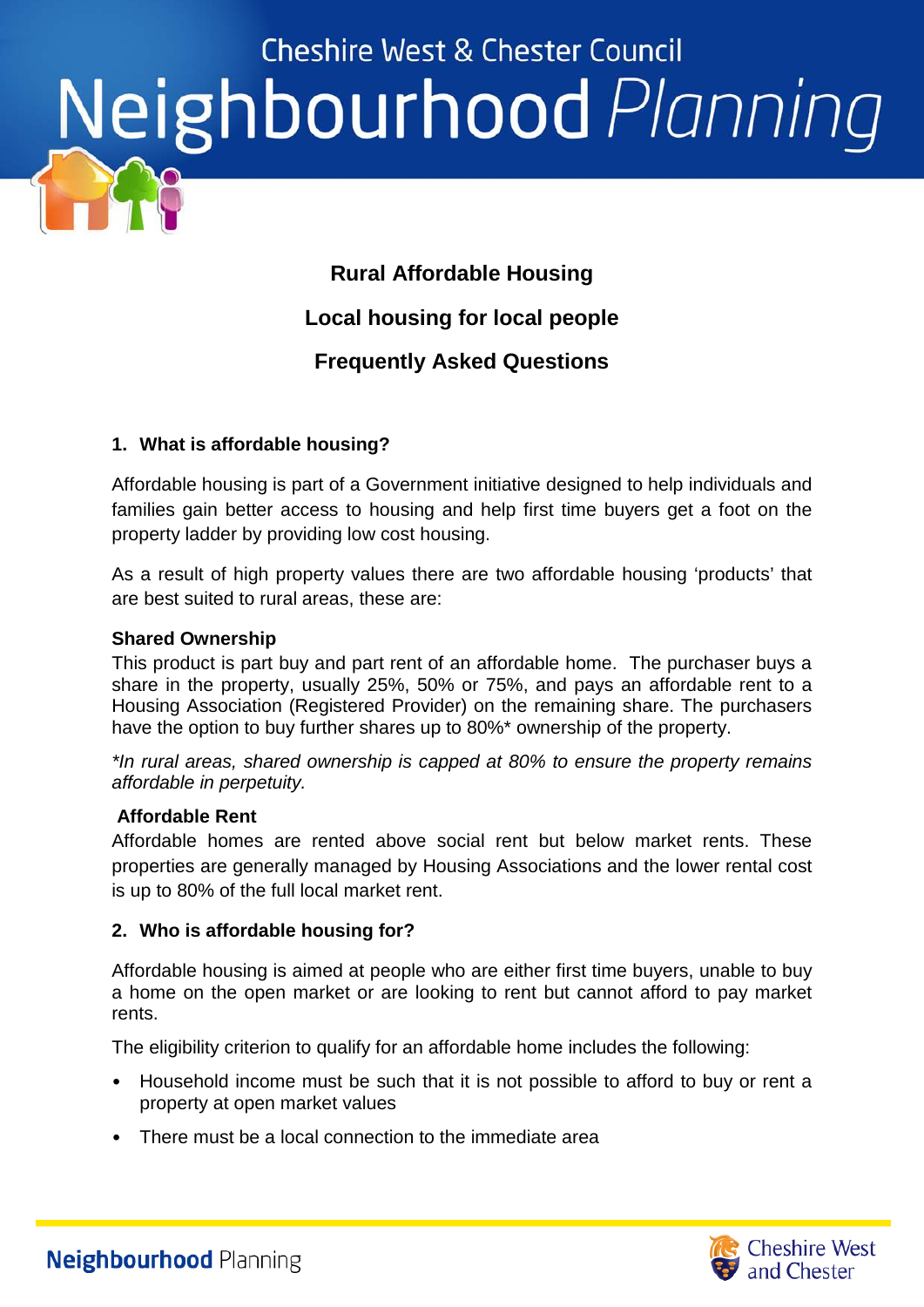## **Cheshire West & Chester Council** Neighbourhood Planning

Applicants are assessed on their suitability to the scheme and each development is different.

#### **3. How do you ensure local people are able to benefit from the affordable houses?**

New development of affordable housing is covered by a planning obligation which includes local connection criteria (outlined below) that is used when allocating the properties.

- All applicants would be prioritised against need criteria as per the Choice Based Letting banding A to D
- Resident in the Parish for the 12 months immediately preceding the date of application for the Affordable Housing Unit or who have at any time previously resided in the Parish for at least 5 years; or
- have a Strong Local Connection with the Parish through a (i) close family connection in the Parish (ii) being employed within the Parish

#### **4. How is need for local housing established?**

Housing need is established through the Borough Council's Strategic Housing Market Assessment (updated July 2013) which is developed in-line with Government guidance and provides an assessment of housing need at an operational level. This document provides the Council with an indication of the level of need for affordable housing in an area.

#### **5. How do you ensure the houses remain affordable in the future?**

In rural areas, ownership is capped at 80% to ensure the property remains affordable in perpetuity.

#### **6. How are the affordable homes allocated?**

The houses would be advertised and allocated by the Housing Association who has undertaken the development according to the planning obligation outlined in question 3 (i.e. local connection). This would be done in partnership with the Parish Council and Borough Council.